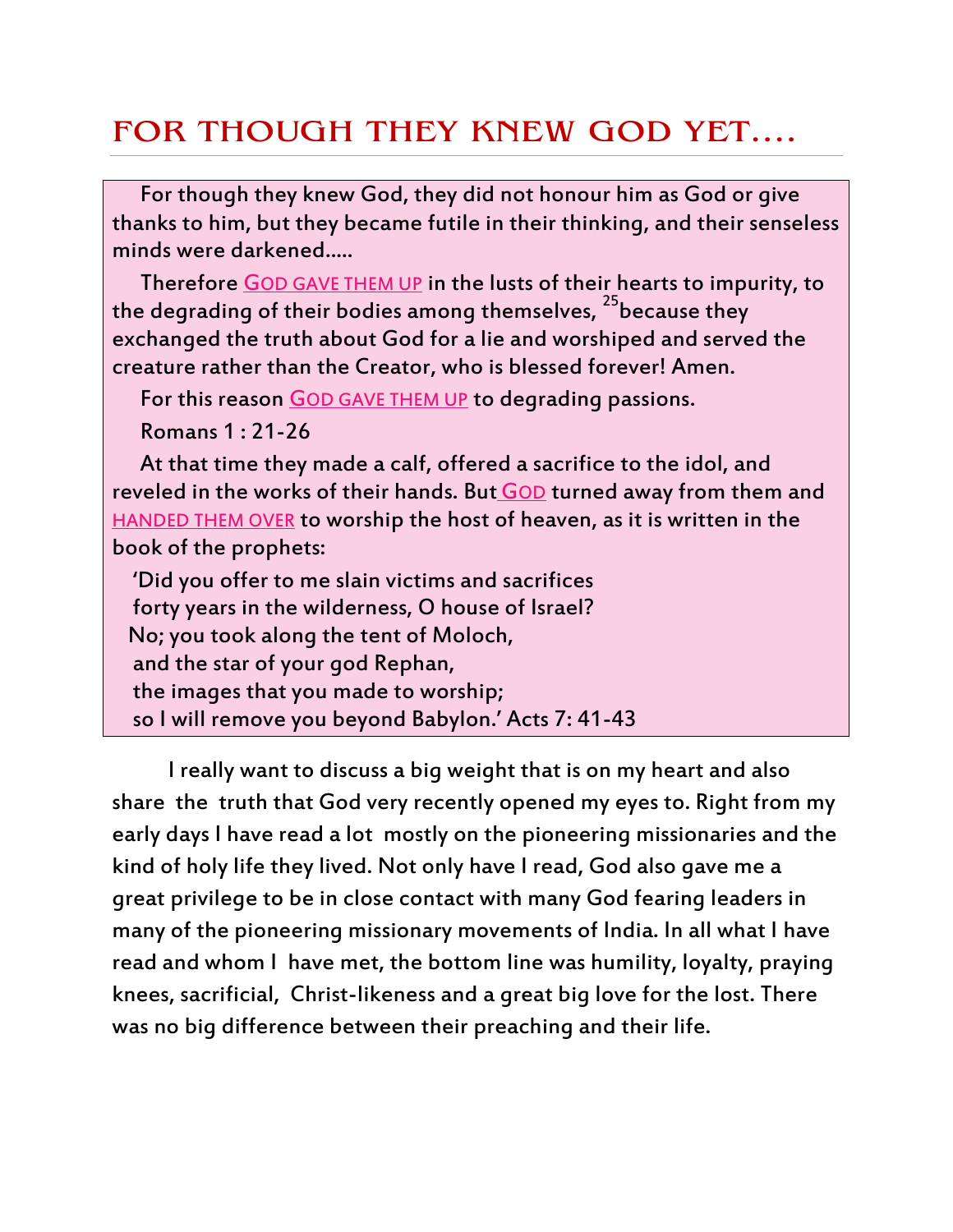But what is alarming these days is a big divide between what people preach and their personal life. And then my mind went back to this question of how personal and private can be the life of a wo/man of God, that preaching and living can be two different entitities? This is not only applicable to the ministers of God, but to every person who has been saved by the precious Blood of Jesus Christ.

I have to tell this story yet again. It is the story of a missionary who was so tired from a day's work, when a little boy wanted him to go with him to a sick family to pray. The tired missionary asked the little fellow to take his Bible to them to read and pray. Immediately the little one replied, 'No, no master they cannot read this Bible, but the Bible they read is you.' Such a telling statement of wisdom from the mouth of a small boy. How true! Even this day amidst millions of non-believers , God has placed us as a little group to shine His love and so through us many may be drawn to the light of Jesus Christ.

But sadly, there seems to be no big difference in the life of a non believer and a believer. And worse even people who handle the Word of God , exploit it to their own selfish interests. How would some one who started so well in the Lord, be led astray? Is it possible that I can do the vilest sins, even after being saved by the blood of Christ? To be more explicit, the sexual sins which have become rampant, like perverse acts, pornography and some even go to the extent of dabbling in the spirit world.

Certain things I heard recently was churning my heart right at the root, and I again started to read the Word of God. Oh what a treasure that we have in our hands. My eyes went to the Paul's word and the last words of Stephen, a short while before he was martyred.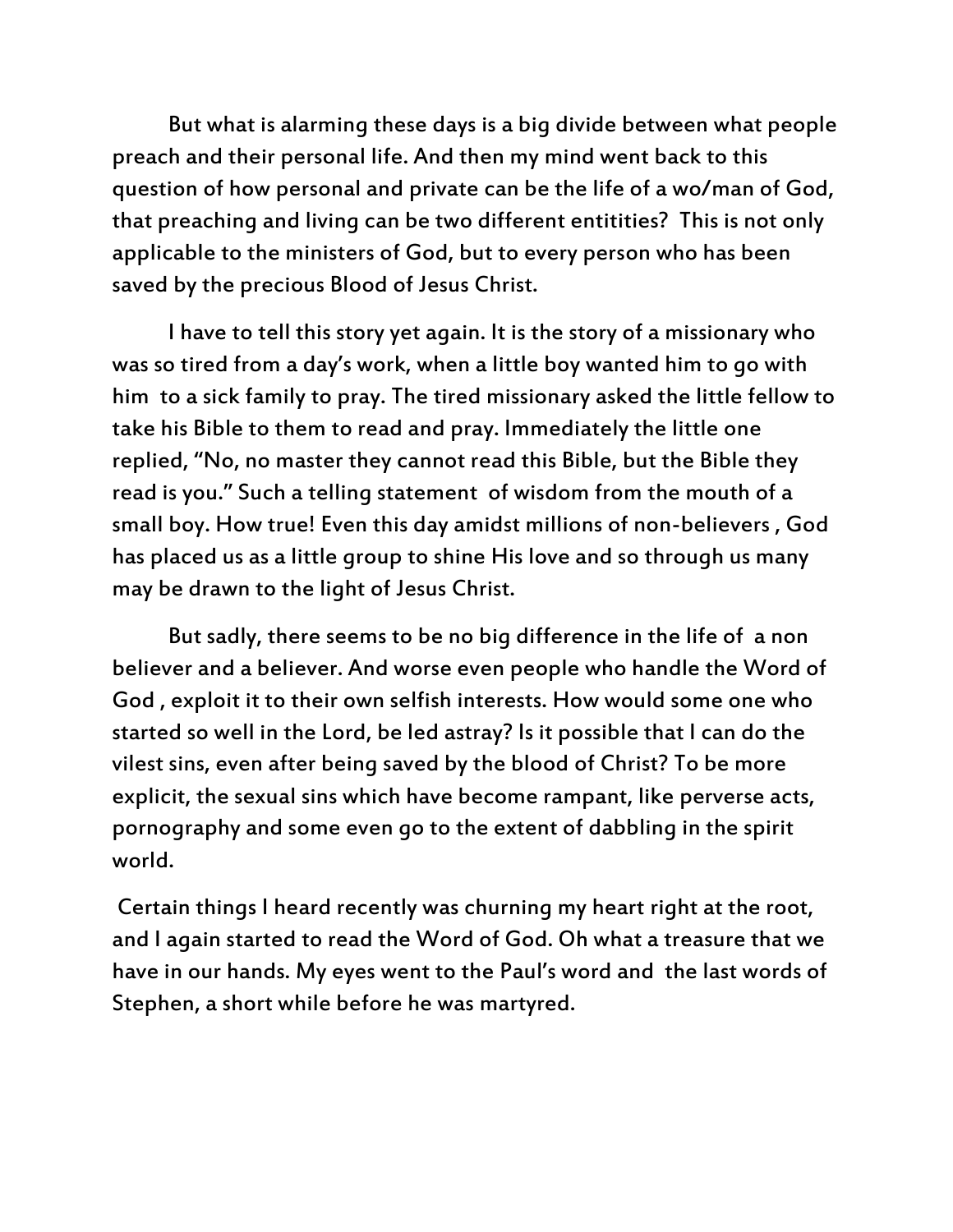For though they knew God, they did not honor him as God or give thanks to him, but they became futile in their thinking, and their senseless minds were darkened.....

Therefore GOD GAVE THEM UP in the lusts of their hearts to impurity, to the degrading of their bodies among themselves... For this reason GOD GAVE THEM UP to degrading passions.

At that time they made a calf, offered a sacrifice to the idol, and revelled in the works of their hands. But GOD turned away from them and HANDED THEM OVER to worship the host of heaven, as it is written in the book of the prophets:

In both of the above verses, the chillingly clear connection is that both knew God, but they did not give glory to God and became proud or revelled in the works of their hands. This is so true of many believers, ministers, young or old, man or woman. Consider these statements below and check whether we have even thought or said such things.

This honour came my way, because of my merit.

I built this ministry with my blood and sweat.

No one else could have completed this project but for me.

This song I composed saved this soul.

I healed this man.

I can watch porn and not be affected by it.

One of the best deceptive ploys of satan is that his tactics are never opposed directly to God's word(remember the proverb that a bird never falls into a snare kept before its eyes!), but he always supplies a plausible alternative like, 'hey you deserve this, didn't you work for this, you should be celebrated for this effort and so on' This is injecting slowly the poison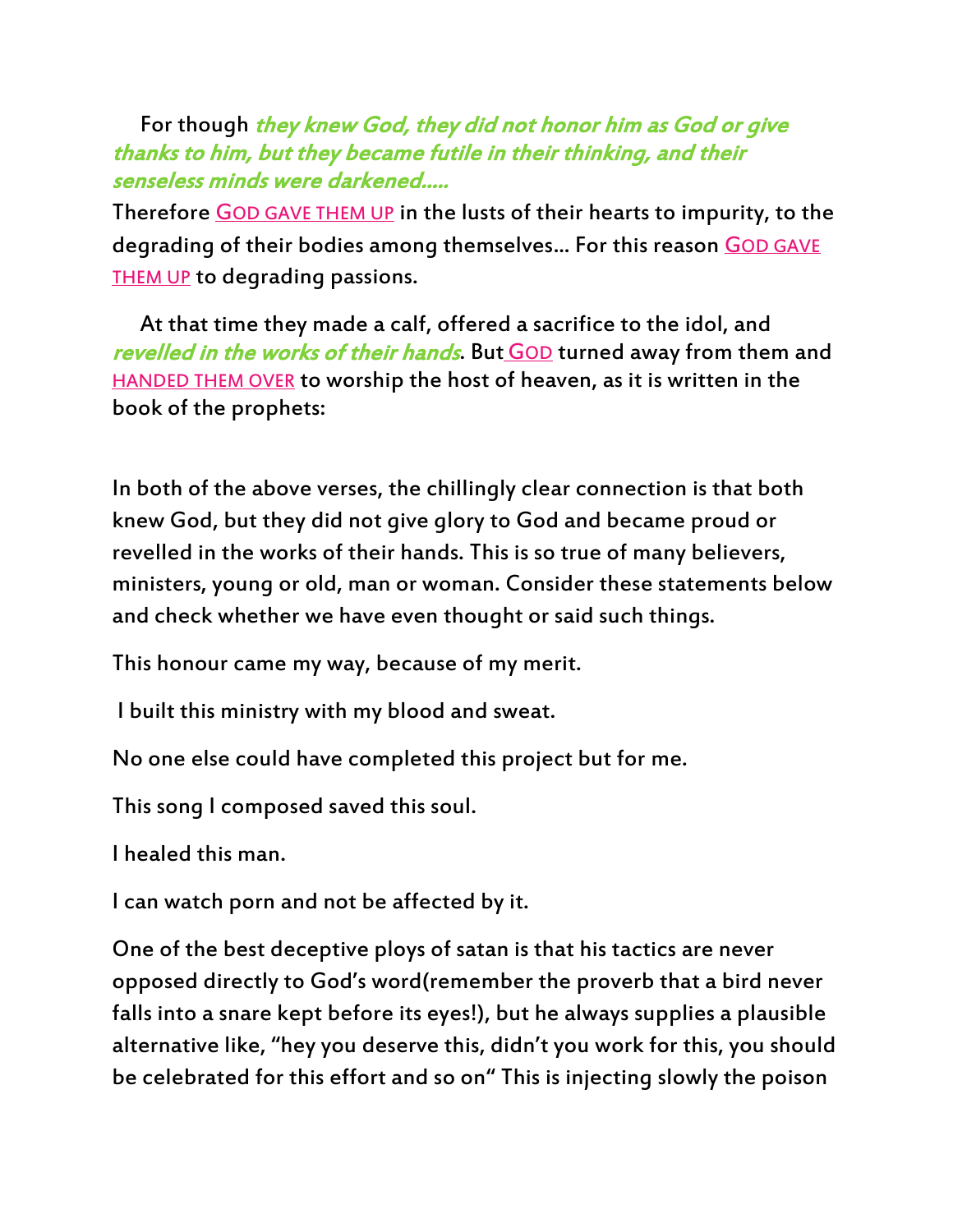of pride. Though it seems so innocuous and harmless, this slowly builds an invisible barrier between us and God and one day eventually it may even lead us to proudly proclaim, "Ha this Babylon that I built!"

This morning I was thinking for a long time, the many people I had led to the Lord over the past 10 years. And the most painful thing is that for whom I've spent hours and hours and hours talking, praying, counselling have either walked away from God or mostly backslidden. But to those I spoke at the most 5 or 10 minutes have been wonderfully saved and I was not aware till some day after 5 years they suddenly call up and say it is all because of that conversation.

After struggling with this for long, the Lord made it clear that it is not my hours and hours and hours of talking, praying and counselling will keep anyone intimate to the Lord, but it is all His Sovereign work of grace. It was during one such time, the Lord revealed so clearly the meaning of this verse, 'One sows and another reaps.' I sent you to reap that for which you did not labor. Others have labored, and you have entered into their labor. " John 4, 37.

When time and again, the work of God is not attested and acknowledged in every single detail of our lives, then there is the real danger of getting hooked to the pride train. This is a big temptation in an era of more money and more independence. Young men and women even at 20 or 21, start earning more than 30,000 bucks . Gradually and naturally pride seeps in like a flood. It is at this moment when there is pride regarding the work of my hands and when God is not honoured or glorified in big or little things, then, God gives me up, hands me over to the worship of hosts of heaven, unnatural passions(homosexuality included), debasing of physical bodies.

Regarding the worship of hosts of heaven, I've seen this in the lives of many people who are always interested in the spiritual realm, more often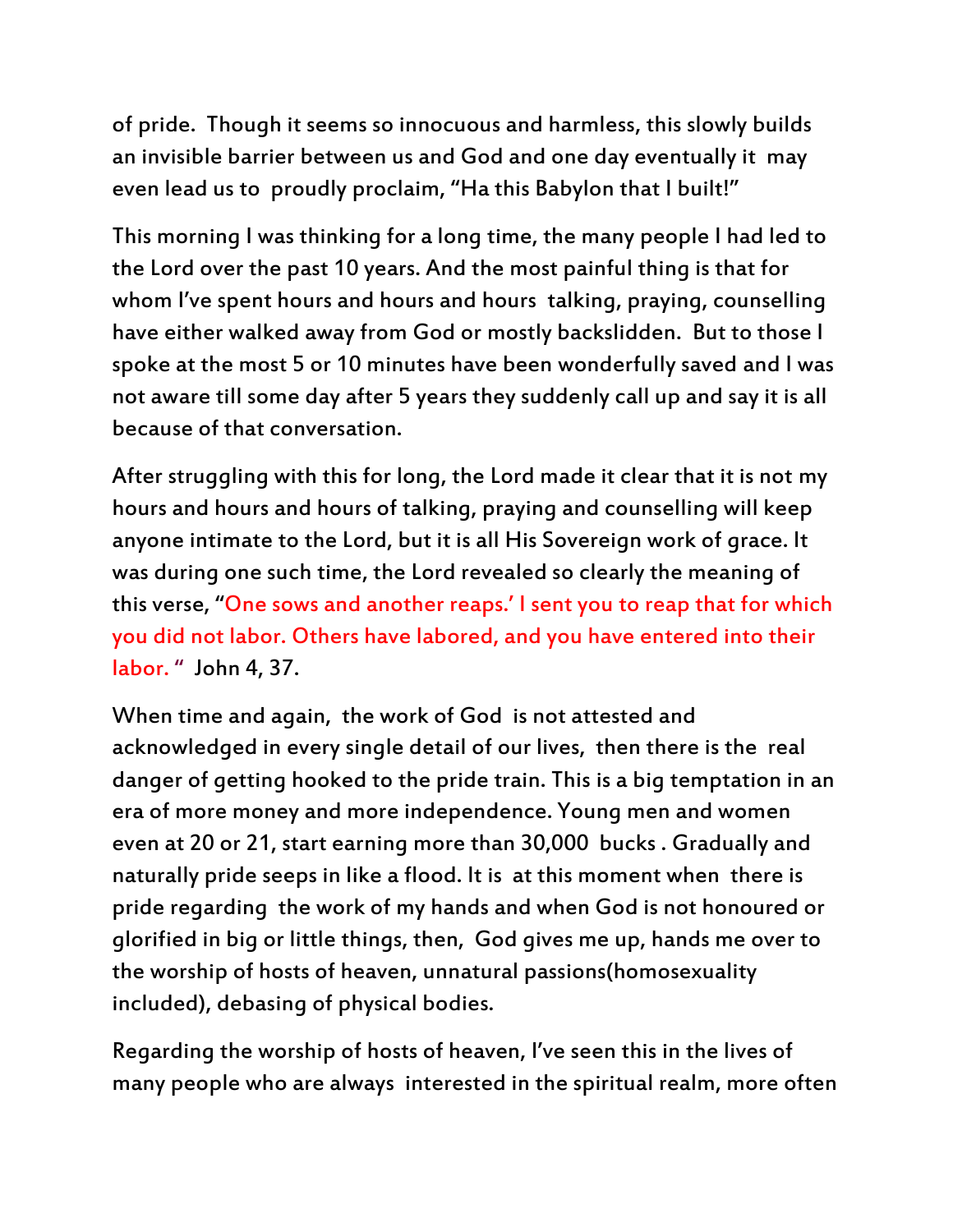succumb to these occultic temptations. I had seen many of my friends strongly believing that they hear only from the Holy Spirit, were in fact hearing from the angel of light(satan). It is so easy to find out because their actions would totally contradict the Word of God. Some Christians speak more about satan than about Jesus. You don't need to give such importance to satan. Friends I warn you, not to dabble in any medium or spiritist experience. The line dividing the Light of God and the angel of light(satan) in your mind's perception may be very thin. Discernment is of supreme importance here. One simple test whether you hear from the Holy Spirit or other sources is that the Spirit of God, will never contradict the Word of God in the works or actions.

One main purpose that we have been anointed by the Holy Spirit and endowed by the gifts of the Spirit is to grow like Jesus and to bring the lost people home to the Father. Any gift which is not employed in the furtherance of the Kingdom of God, here on earth is dubitable and questionable. Indulging and focussing always in supernatural revelations rather than living like Jesus, will easily side track anyone from the path leading to the Author and Finisher of Faith. I write all this not as a theoretical proposition, but rather a long term analysis of why a good believer ends up in such situations. I've personally counselled at least 3 people who have gone astray like that. I tell you, it was one of the most heart breaking times . At the end I just had to let go. But I still pray. God's grace is still greater above all our greatest blunders. I still count on His great mercies.

Even so it is better not to let our souls and hearts to be so tainted and torn. Though you may be saved and forgiven yet again the ugly scars will remain and so much of precious time would have been lost. Prevention is any day better than cure.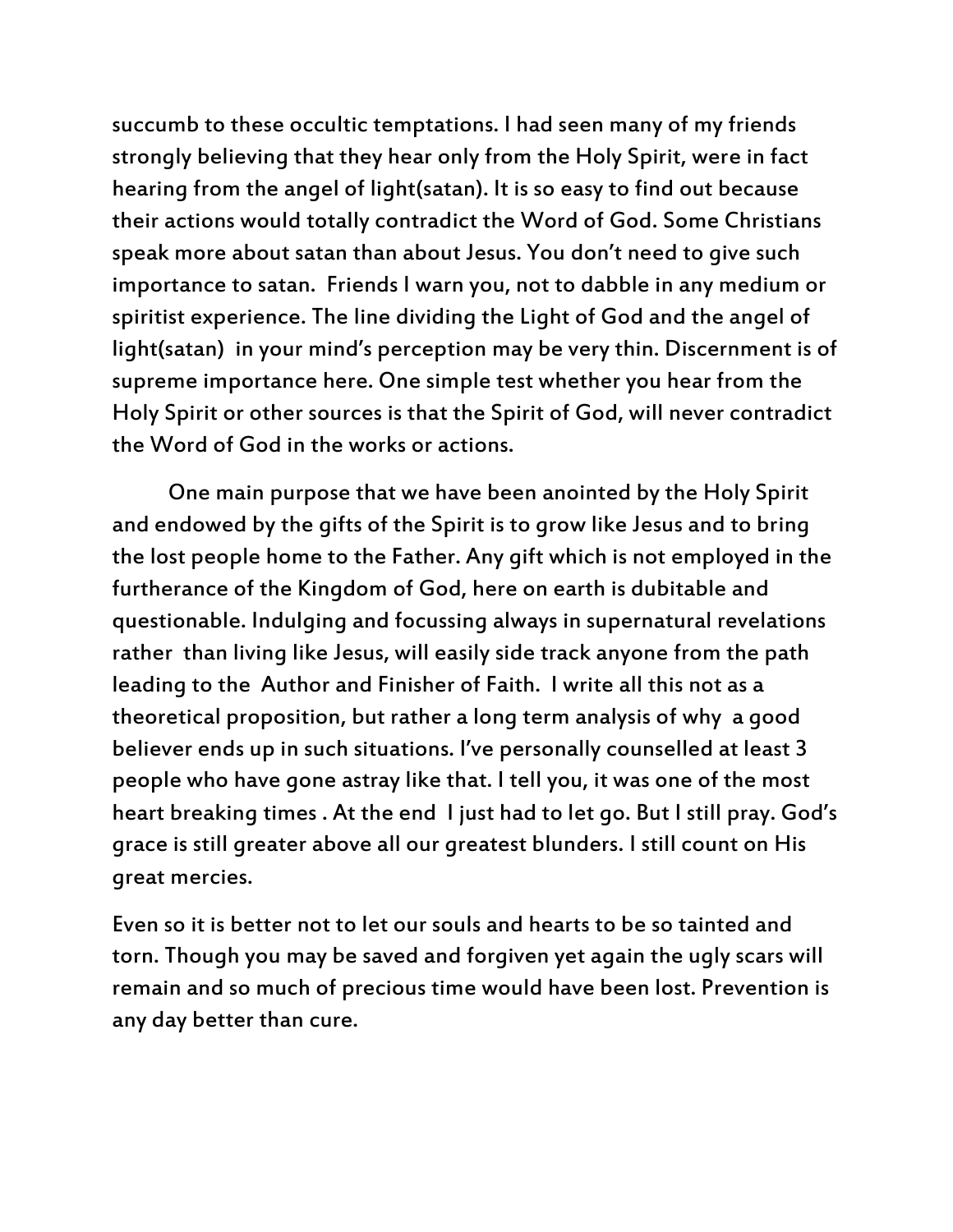So my dear friends young and old, I plead, I plead that you submit your heart and bodies as organs of righteousness(Romans 6,13) and as a living sacrifice, holy and acceptable to God.

You can live a life like Jesus did, not even thinking a sinful thought. If that was not possible Jesus would have never asked us to live like He did. If Jesus lived that way, why cannot we also live like Him, when our lives are filled and led by His Holy Spirit who is indwelling in our hearts? We can and we should. But it calls for commitment and to always fight and swim against the current. Yeah it is hard to take the lonely road, but God will come with you. He who walked the waves, will also walk the hard way with you. Please control your fingers before you make that click to that dirty website. You have to do that step. Write this verse across your room or whatever.. 'BUT DANIEL RESOLVED THAT HE WOULD NOT DEFILE HIMSELF WITH THE ROYAL RATIONS OF FOOD AND WINE(1,8) (INCLUDE WOMEN AND MAN).'

The power to say yes or no to sin is totally mine. But if I choose not to sin and when I place that decision in the hands of God, then God anoints me with courage and grace to overcome any temptation that this world or satan can bring. God is looking for a new generation, that will be after His own heart. Destroying and Rebuilding are always God's relentless work in His Kingdom. As in the past He is still walking out of the tabernacles and sanctuaries that have been defiled and desecrated by dark hidden sins and is looking for a home in a heart that is willing to do His purposes in his/her own generation. My despair will never thwart the purposes of Heaven. God is still on the throne and HE RULES. He will also JUDGE, REWARD and PUNISH . But this day will not be very far away. Even before the eyes of the world, the Lord will stretch out His hand and judge those who profane His holy name, market His awesome presence and exploit the weak and dumb in His Name. But I pray that this God hides you and